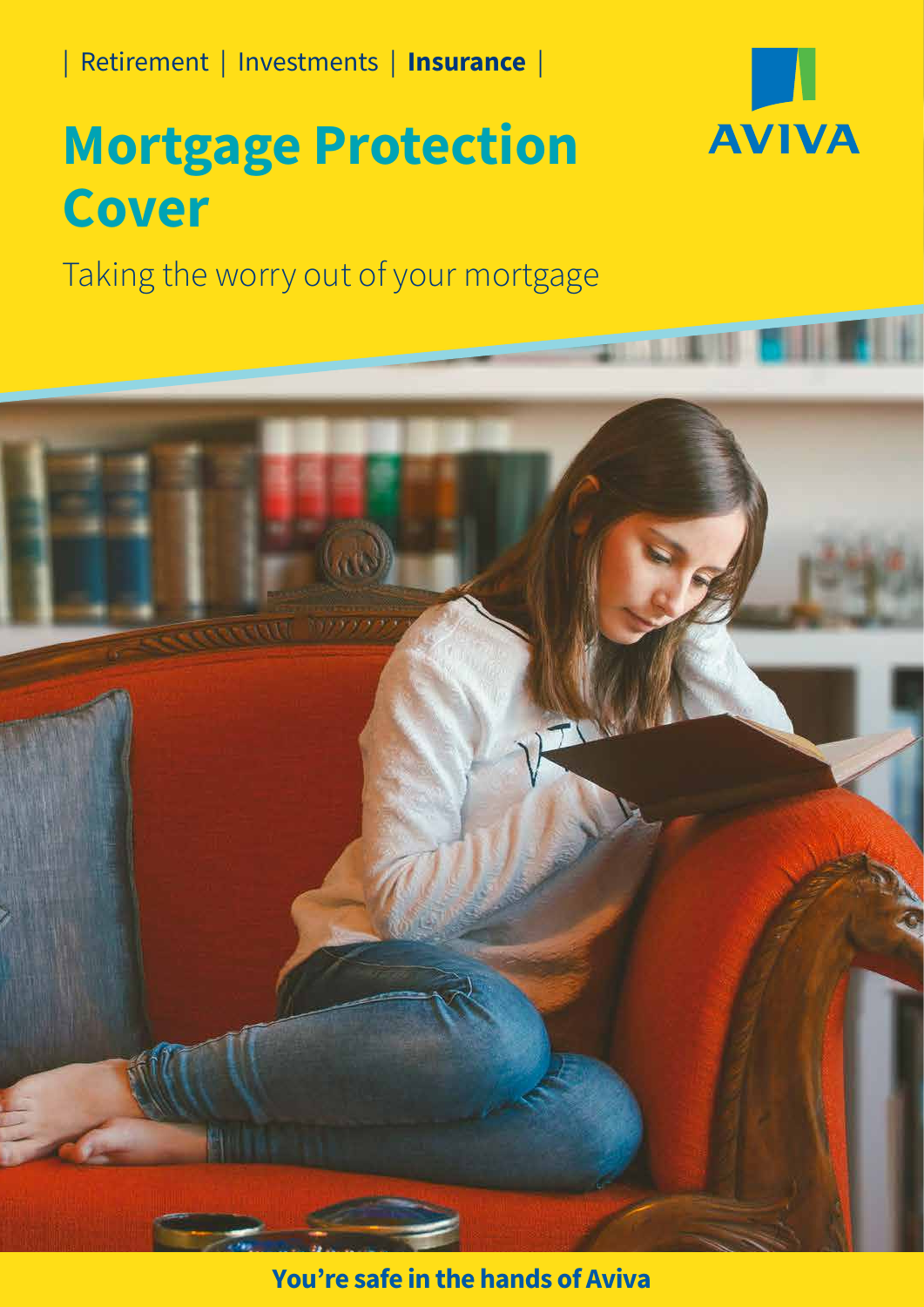## **Contents**

| <b>What is Mortgage Protection?</b>            |    |
|------------------------------------------------|----|
| <b>How does Mortgage Protection work?</b>      | 5  |
| <b>What is Specified Illness cover?</b>        | 6  |
| <b>Protect Plus - Automatic extra benefits</b> | 11 |
| <b>Key contacts</b>                            | 18 |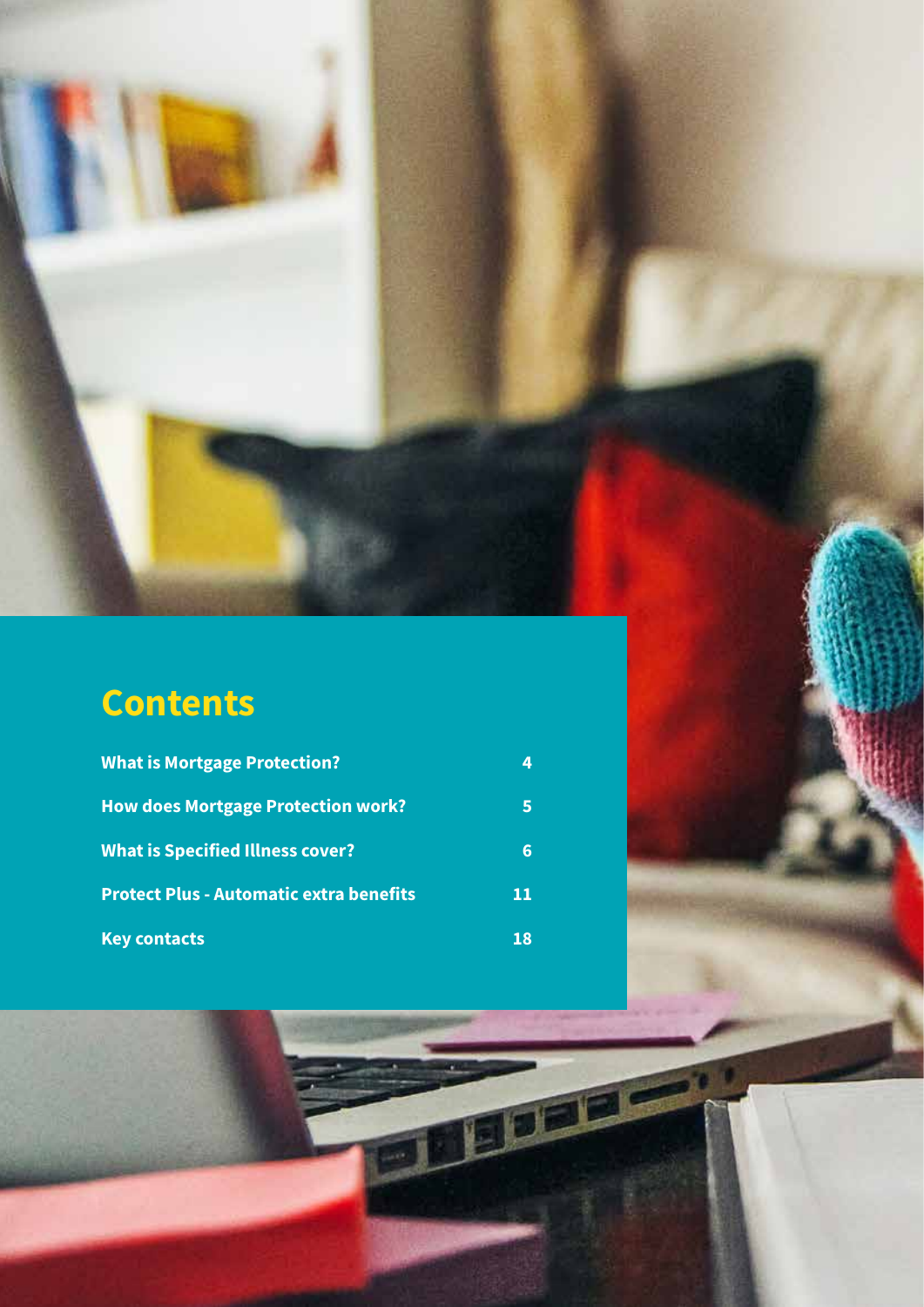## **You're in safe hands with Aviva**

At Aviva, we provide 33 million customers\* around the world with insurance, savings and investment products. We're a leading insurer in Ireland and part of the Aviva group, which operates across 16 markets in Europe, Asia and Canada.

We combine strong life insurance, general insurance and asset management business under one powerful brand.

We also have a clear set of values, which guides everything we do. We aim to put customers first and care passionately about their needs, work to challenge the status quo and put things right. This approach means we'll be here for our customers and our communities today, tomorrow and for many years to come.

**PAGE 19** 

*\*Source:aviva.com, March 2019.*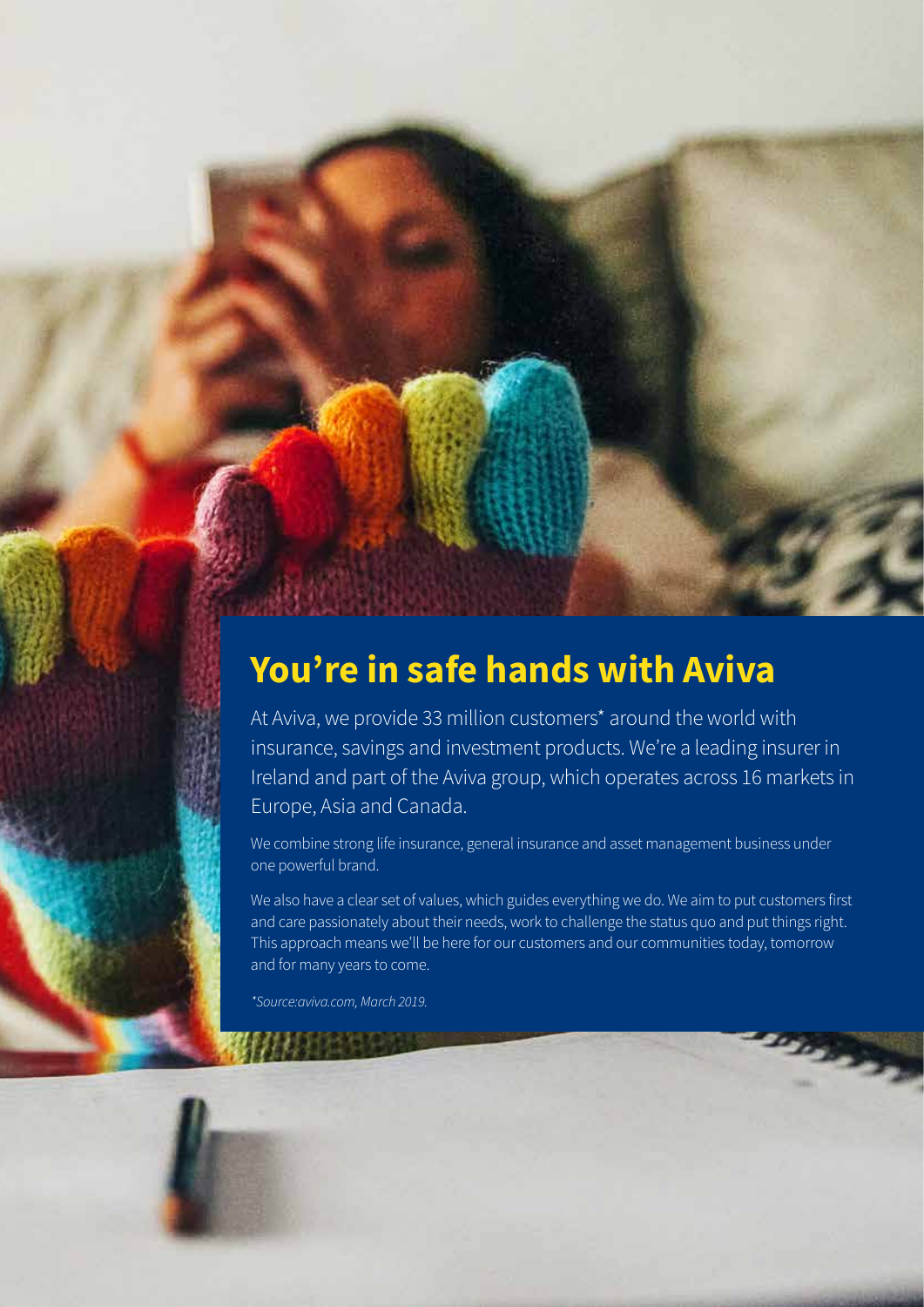

### **What is Mortgage Protection?**

Your home is probably the most important thing you own so it makes sense that you want to protect it. But what would happen if death or a serious illness meant that you couldn't make your mortgage payments any more?

Mortgage Protection is simply a form of life insurance linked to your mortgage. It's specifically designed to help pay the outstanding balance of your mortgage if the worst were to happen to you. This gives your family the security of knowing their home is safe at a difficult time.

As long as you have enough cover in place, the plan will help to automatically pay off your mortgage if you die during the term of the plan. Your mortgage protection plan is a type of decreasing life insurance. This means

the amount it pays out reduces every month as your mortgage decreases. Because of that, you only pay for the cover you need. And if you arrange a joint mortgage, the plan can cover both people.

Anyone taking out a mortgage is obliged to have mortgage protection in place. Many people take up a policy with their mortgage provider, but it's a good idea to shop around for the plan that suits you best. Your financial broker can help you with this decision.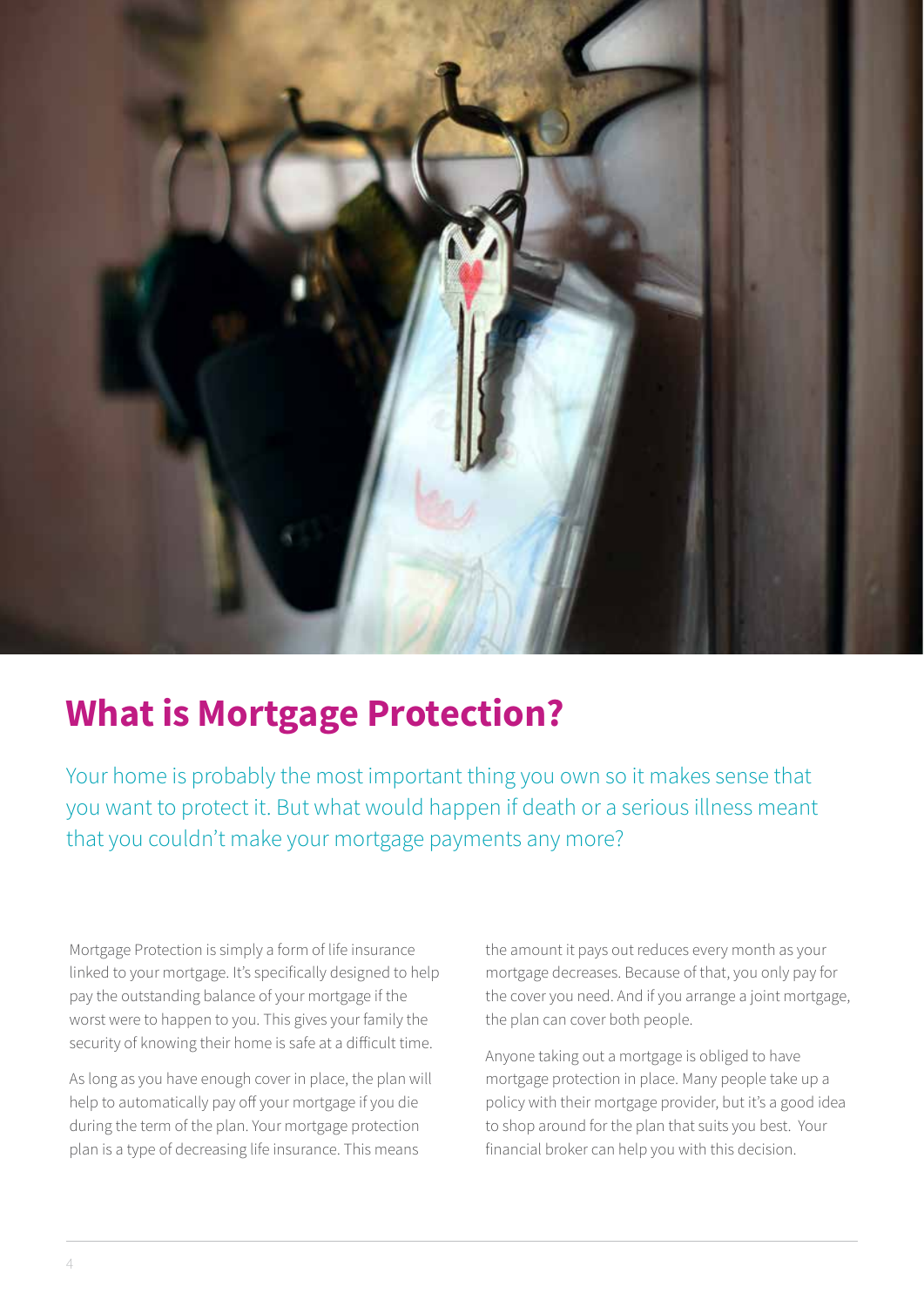### **How does Mortgage Protection work?**

When you take out a mortgage, your provider will insist you have enough cover in place to repay it if you die within the term of your mortgage. This is a basic type of life insurance cover. However, to give you further protection, you can combine your life cover plan with serious illness cover. This gives you protection for a number of serious illnesses.

When you take out a Mortgage Protection plan, you'll pay a premium each month for the length of your mortgage term.

Your mortgage protection plan helps pays off your mortgage if you die before the end of the term. As it's designed to work with your mortgage, the amount of cover reduces over time as you pay off your mortgage.

As you would expect, because your cover decreases over the term, this type of life insurance is usually cheaper than cover which stays at the full amount throughout the term of the policy.

The cost of your Mortgage Protection cover will depend on:

- **the size of your mortgage this determines the amount of cover you need**
- **whether you add specified illness cover**
- • **the length of your mortgage this determines the term of your plan**
- **your age**
- • **whether you are a smoker or nonsmoker**
- **your current state of health**
- • **whether you take out the plan by yourself or jointly with your partner**

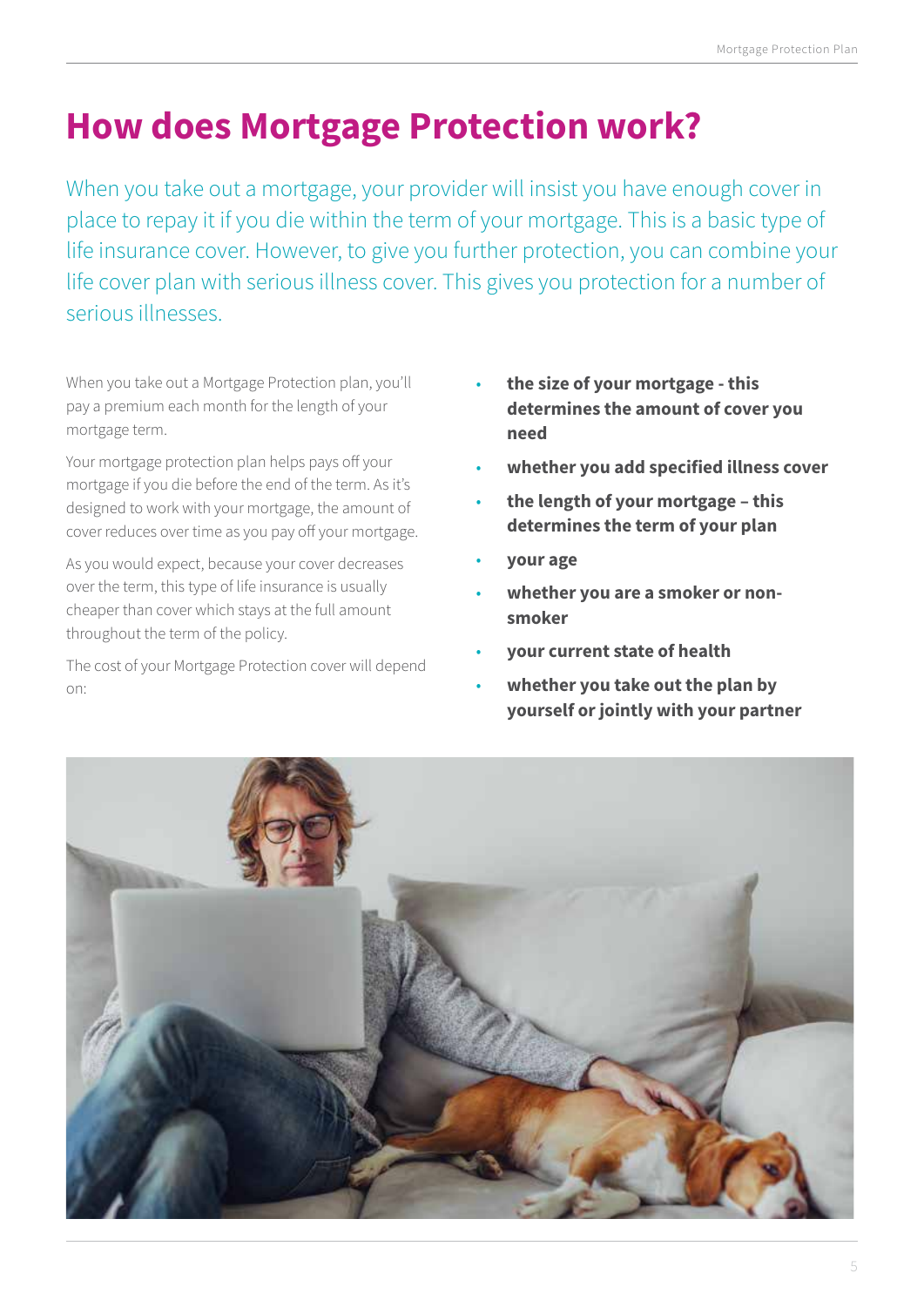### **What is specified illness cover?**

Nobody likes to think they may become seriously ill, but it's something you should be prepared for.

Specified Illness cover provides a lump sum cash payment which enables you to take care of yourself and your family if you're diagnosed with one of the conditions we cover.

Being diagnosed and suffering from a serious illness can be emotionally and physically draining. It can disrupt your ability to earn a living or care properly for yourself and your family. You may need to adapt your home or even move house. Specified Illness cover offers you protection from the financial impact a specified illness may bring.

Specified illness under this contract can be selected only on an accelerated basis (where the life cover is reduced by the amount of any specified illness claim), and the specified illness benefit must be the same or less than the amount of the life cover. If you are diagnosed as suffering from one of the listed specified illnesses, we will pay out the benefit amount.

Whether you make a speedy recovery or you have to cope with spells in hospital, operations, debilitating treatments or a lengthy recuperation, specified illness cover can provide a oneoff lump sum to help you through.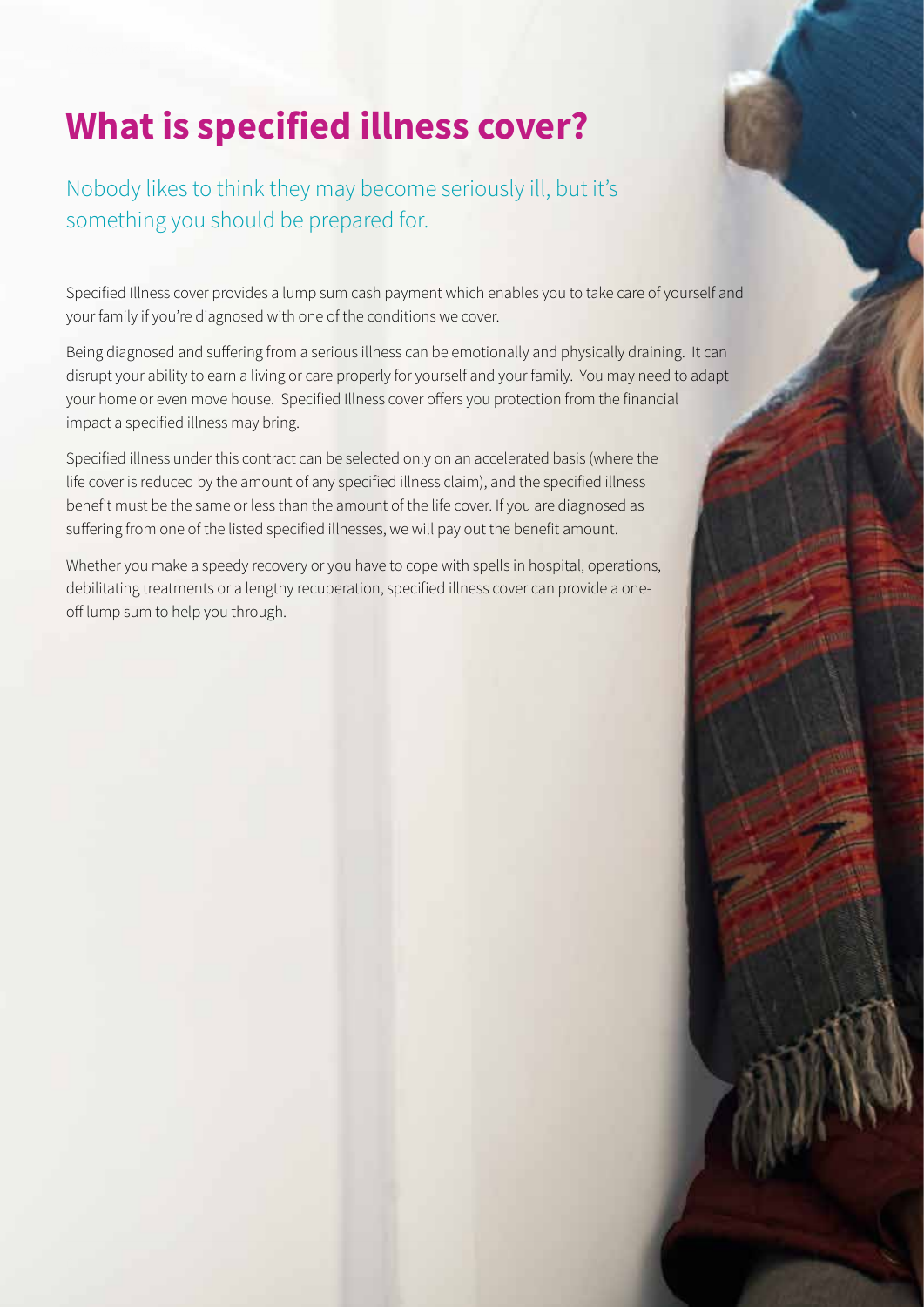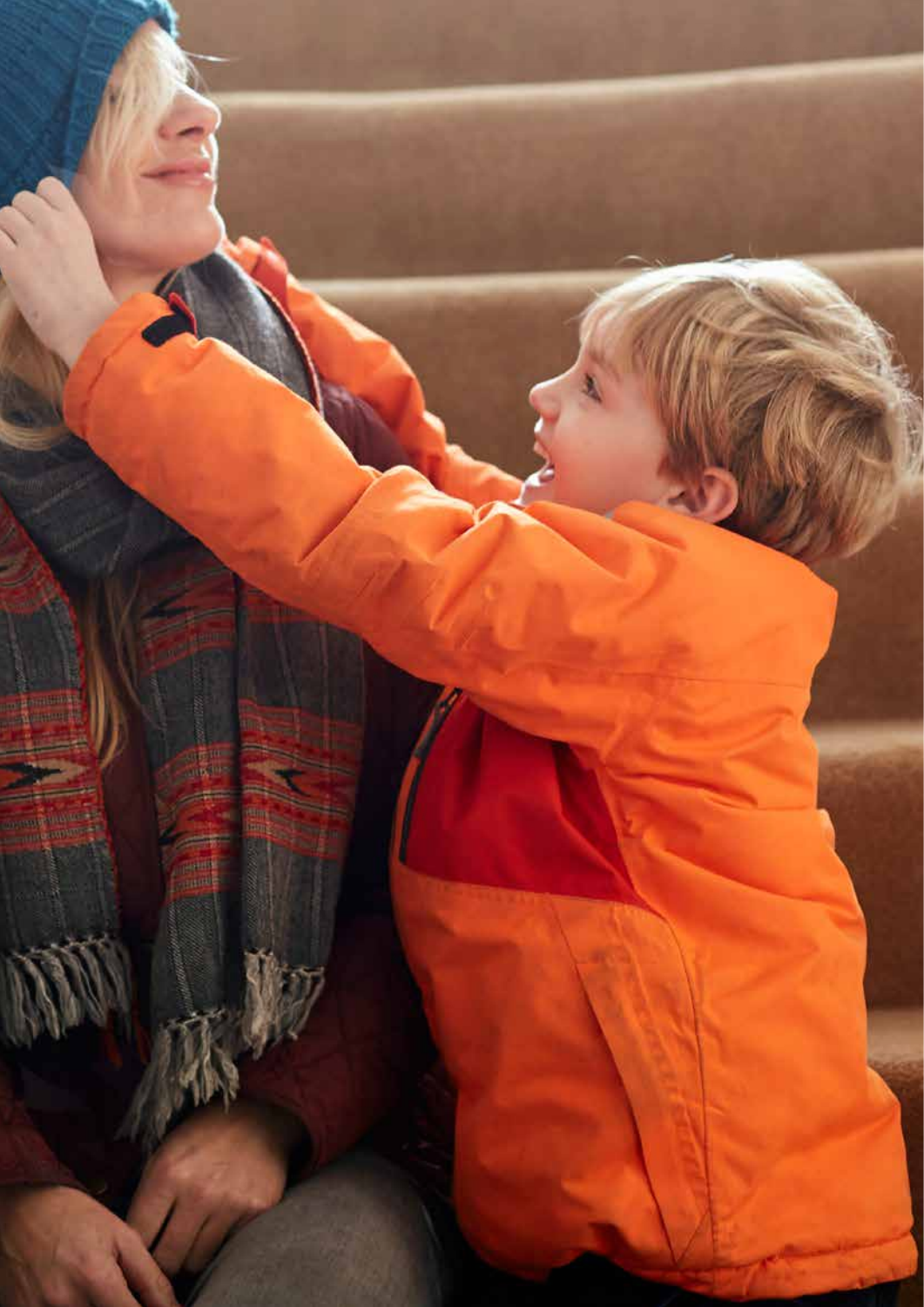## **Specified Illness Cover**

### Full payment illnesses

Specified Illness covers 47 illnesses on a full payment basis. This means that if you suffer one of these illnesses and satisfy the definition while on cover, we will pay the full amount for which you are covered.

| Alzheimer's disease or dementia - resulting in permanent<br>symptoms                                        | Loss of Independent Existence                                                                                |  |
|-------------------------------------------------------------------------------------------------------------|--------------------------------------------------------------------------------------------------------------|--|
| Aorta graft surgery - for disease                                                                           | Loss of speech - permanent and irreversible                                                                  |  |
| Aplastic anaemia - of specified severity                                                                    | Major organ transplant                                                                                       |  |
| Bacterial meningitis - resulting in permanent symptoms                                                      | Motor neurone disease - resulting in permanent<br>symptoms                                                   |  |
| Balloon valvuloplasty                                                                                       | Multiple sclerosis - with persisting symptoms                                                                |  |
| Benign brain tumour - of specified severity                                                                 | Multiple system atrophy - resulting in permanent<br>symptoms                                                 |  |
| Benign spinal cord tumour                                                                                   | Open heart surgery - with median sternotomy                                                                  |  |
| Blindness - permanent and irreversible                                                                      | Paralysis of limbs - total and irreversible                                                                  |  |
| Cancer - excluding less advanced cases                                                                      | Parkinson's disease - resulting in permanent symptoms                                                        |  |
| Cardiac arrest - with insertion of a defibrillator                                                          | Peripheral vascular disease - with surgery                                                                   |  |
| Cardiomyopathy - of specified severity                                                                      | Primary pulmonary hypertension - of specified severity                                                       |  |
| Coma - resulting in permanent symptoms                                                                      | Primary sclerosing cholangitis - of specified severity                                                       |  |
| Coronary artery by-pass grafts - with surgery to divide the<br>breastbone                                   | Progressive supranuclear palsy - resulting in permanent<br>symptoms                                          |  |
| Creutzfeldt-Jakob disease - resulting in permanent<br>symptoms                                              | Pulmonary artery replacement - with surgery to divide<br>the breastbone                                      |  |
| Deafness - permanent and irreversible                                                                       | Severe Crohn's disease - with persisting symptoms that<br>has not responded to surgical intestinal resection |  |
| Devic's disease - with persisting symptoms                                                                  | Severe lung disease - of specified severity                                                                  |  |
| Encephalitis - resulting in permanent symptoms                                                              | Short bowel syndrome - requiring permanent total<br>parenteral nutrition                                     |  |
| Heart attack - of specified severity                                                                        | Stroke - resulting in permanent symptoms                                                                     |  |
| Heart valve replacement or repair                                                                           | Systemic lupus erythematosus - with severe<br>complications                                                  |  |
| HIV infection – caught from a blood transfusion, a physical<br>assault or at work in an eligible occupation | Terminal illness                                                                                             |  |
| Intensive care - requiring mechanical ventilation for 10<br>days                                            | Third degree burns - covering 20% of the body's surface<br>area                                              |  |
| Kidney failure - requiring dialysis                                                                         | Total pneumonectomy                                                                                          |  |
| Liver failure - end stage                                                                                   | Traumatic head injury - resulting in permanent symptoms                                                      |  |
| Loss of hands or feet - permanent physical severance                                                        |                                                                                                              |  |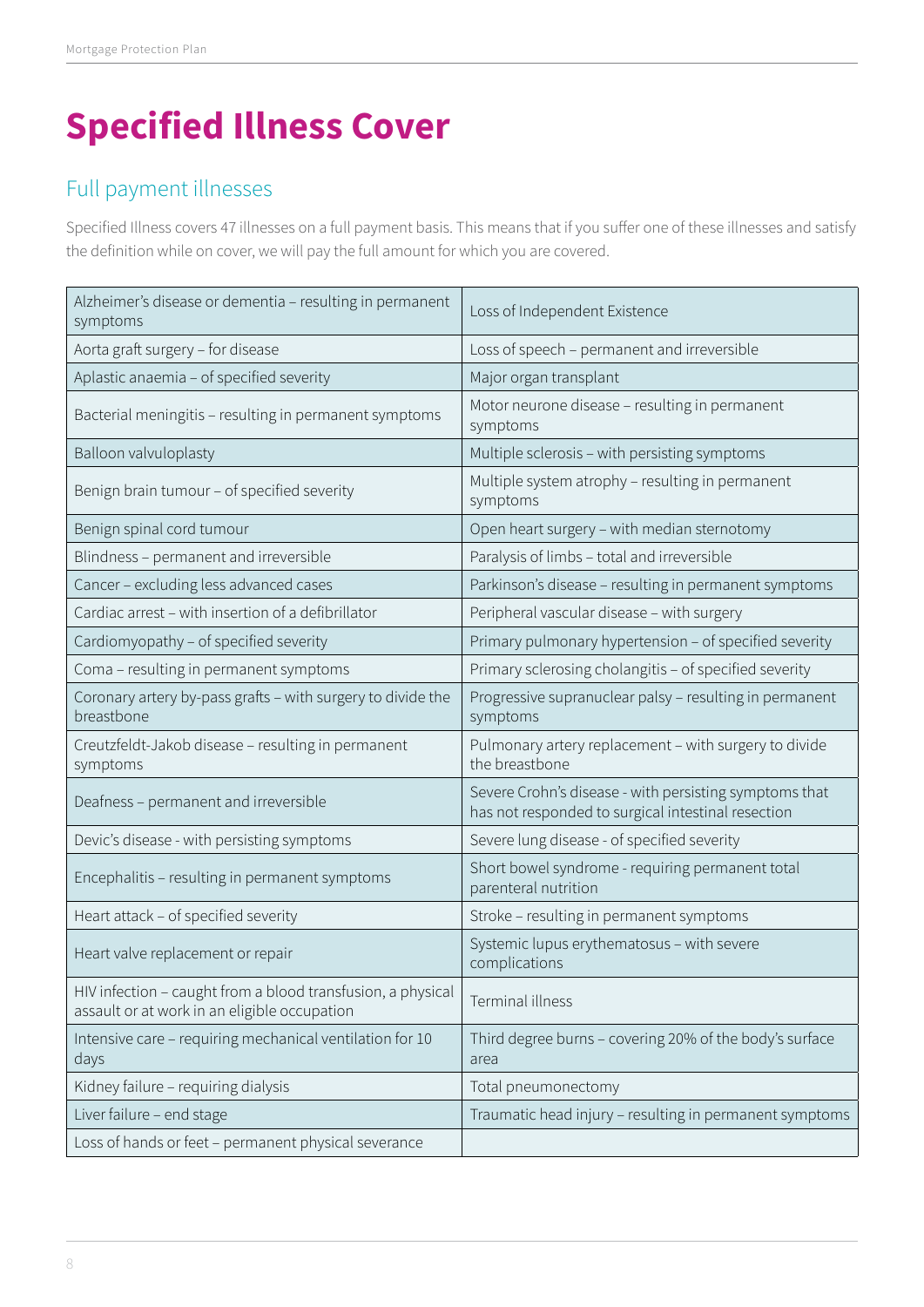### Partial payment illnesses

Specified Illness covers 19 illnesses on a partial payment basis. If you are eligible to claim for one of these, we will pay €20,000 or half of your cover amount, whichever is lower. One exception to this is Angioplasty – single vessel for which we pay €5,000 or half of your cover amount, whichever is lower.

| Angioplasty – single vessel – for coronary artery disease of<br>specified severity       | Low grade prostate cancer                                                          |
|------------------------------------------------------------------------------------------|------------------------------------------------------------------------------------|
| Angioplasty - two or more vessels - for coronary artery<br>disease of specified severity | Paralysis of limb – total and irreversible                                         |
| Carcinoma in situ of the breast - with surgery to remove<br>the tumour                   | Serious accident cover - resulting in at least 28<br>consecutive days in hospital  |
| Carcinoma in situ of the oesophagus - with surgery to<br>remove the tumour               | Significant visual impairment - permanent and<br>irreversible                      |
| Carcinoma in situ of the urinary bladder – requiring<br>surgical removal                 | Single lobectomy - for disease or trauma                                           |
| Cerebral abscess - requiring surgery                                                     | Surgical removal of one eye                                                        |
| Cerebral aneurysm - with surgical repair                                                 | Syringomyelia or Syringobulbia                                                     |
| Cerebral arteriovenous malformation - requiring surgery                                  | Third degree burns - covering 5% of the body's surface<br>area                     |
| Crohn's disease - treated with surgical intestinal resection                             | Ulcerative colitis - treated with total colectomy (removal<br>of the entire bowel) |
| Loss of hand or foot - permanent physical severance                                      |                                                                                    |

You can't claim under both a partial payment specified illness and a full payment specified illness for related conditions if the diagnoses or events leading to a claim are within 30 days of each other. In these circumstances, the total amount we pay will be the full payment specified illness cover amount.

Once you claim your full specified illness cover payment, you will have no specified illness cover left and no option to claim for a partial payment.

Precise definitions of the specified illnesses and disabilities covered are set out in your Policy Document – together with details of any time limits that apply. In particular, you will need to survive for at least 14 days after the onset of the illness or disability. Any claim for benefits must be made within the time limits specified in the Policy Document.

For further information see the Specified Illness Definitions Guide which provides a full 'layman's' explanation of the specific illnesses that the plan covers, as well as the exclusions and restrictions that apply.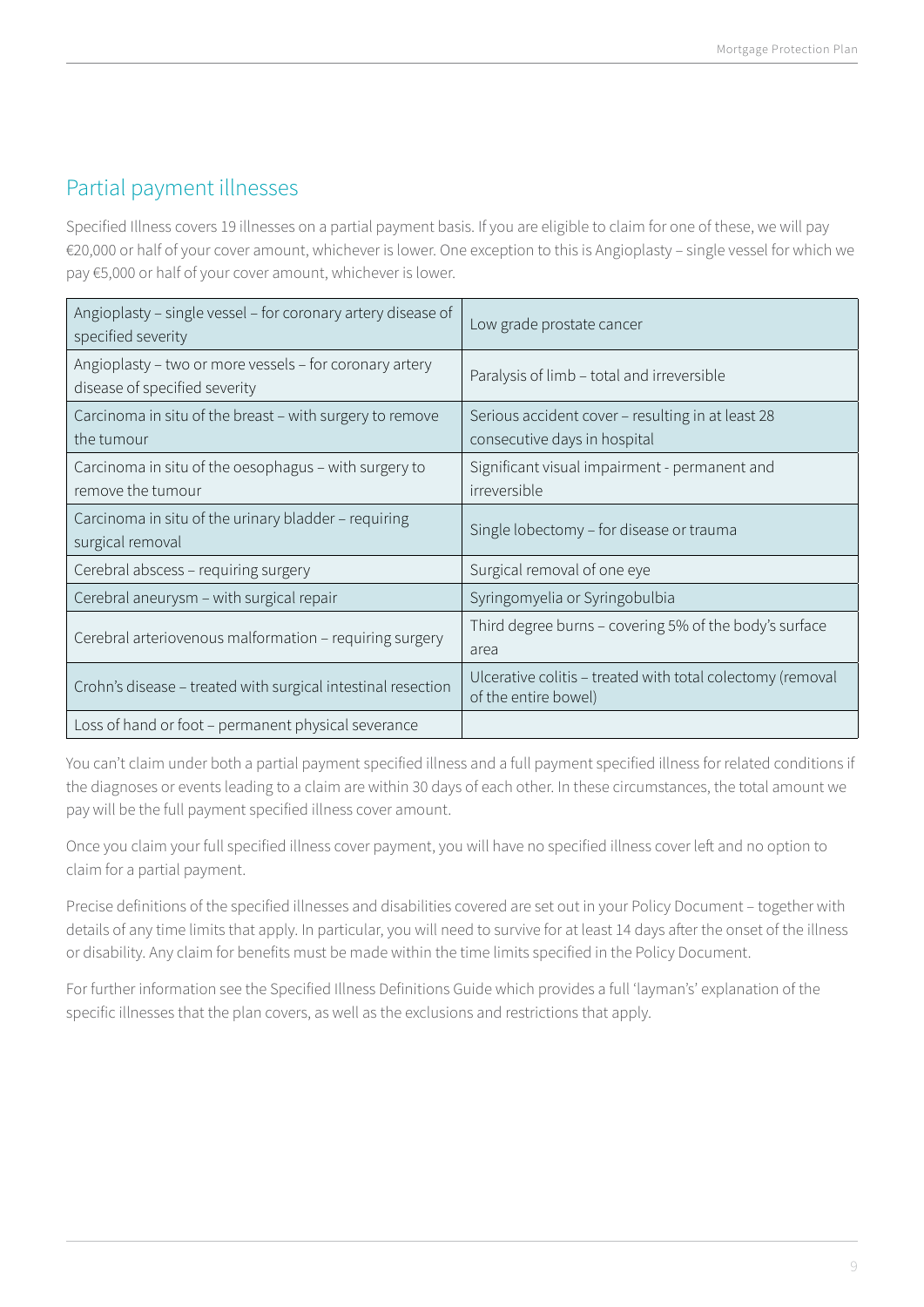### **Automatic additional benefits with your serious illness cover**

| <b>Advance payment of the</b><br>specified illness benefit                  | If you need a particular surgery (as listed in the<br>policy conditions), we'll pay out 50% of the<br>specified illness benefit to a maximum of €30,000.      |
|-----------------------------------------------------------------------------|---------------------------------------------------------------------------------------------------------------------------------------------------------------|
| <b>Supplementary / partial</b><br>payment for specified<br><i>illnesses</i> | In addition to the 47 specified illnesses where we'll<br>pay out fully, we also cover 19 further illnesses<br>where we'll pay out up to €20,000 on diagnosis. |

### **Cover for a child**

Your plan also provides cover for your children. By "children" or "child" we mean any child, stepchild or adopted child of yours who is aged 30 days or more and who is under the age of 21 or under the age of 25 if in full time education.

| <b>Children's</b><br>specified<br>illness cover | We cover children for the same specified illnesses as you.<br>$\bullet$<br>For full payment illnesses, we cover children for $E$ 25,000 or half of your<br>$\bullet$<br>cover amount, whichever is lower.<br>For partial payment illnesses, we cover children for $\epsilon$ 5,000 or a quarter of<br>$\bullet$<br>your cover amount, whichever is lower.<br>As we don't ask for any medical details about your children before<br>$\bullet$<br>including them in your plan, we won't cover them for a specified illness if<br>the: |
|-------------------------------------------------|-------------------------------------------------------------------------------------------------------------------------------------------------------------------------------------------------------------------------------------------------------------------------------------------------------------------------------------------------------------------------------------------------------------------------------------------------------------------------------------------------------------------------------------|
|                                                 | condition was present at birth<br>symptoms first appeared before the child was covered<br>child dies within 14 days of diagnosis.                                                                                                                                                                                                                                                                                                                                                                                                   |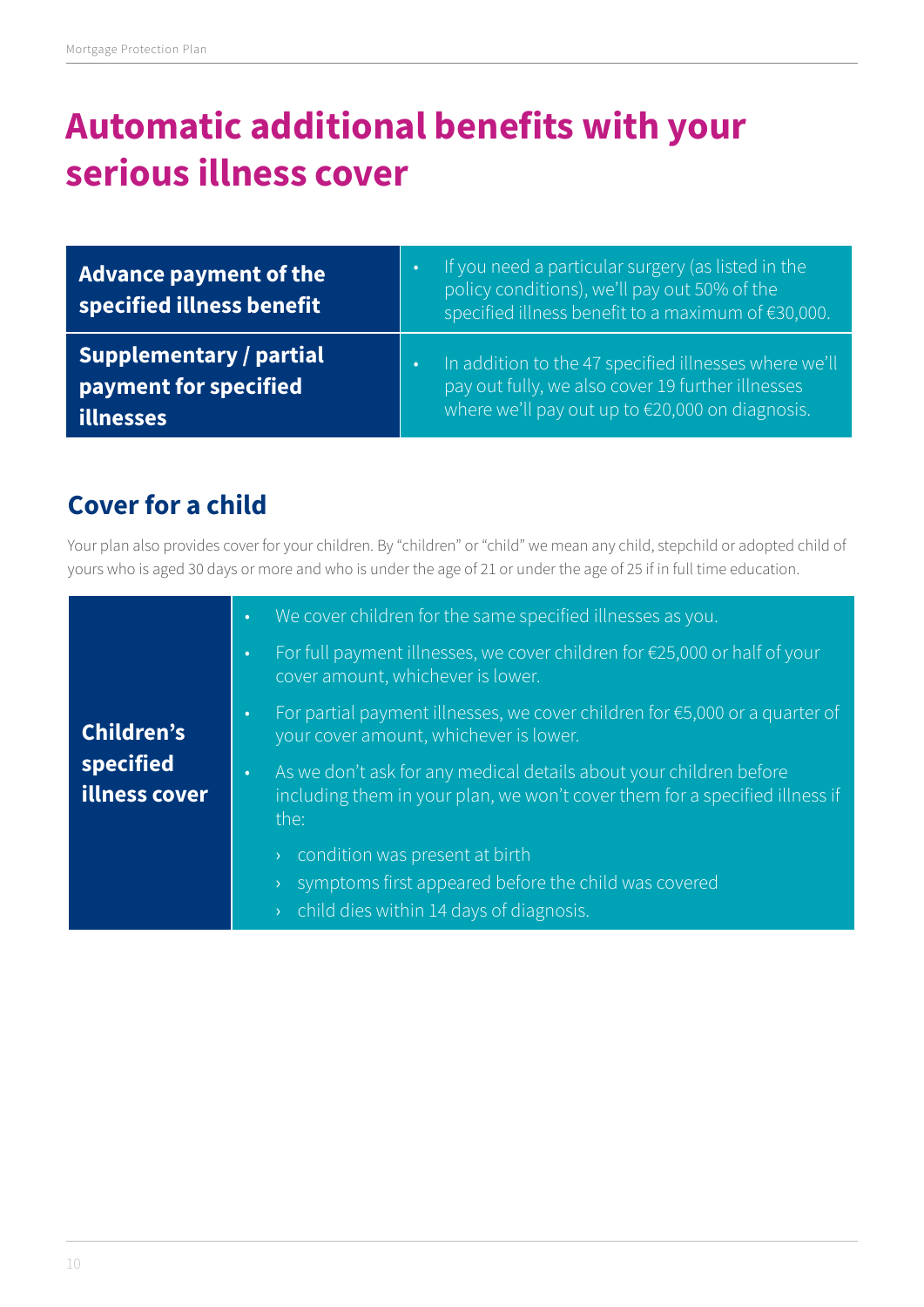### **Protect Plus – Automatic extra benefits**

### At Aviva, we believe that mortgage protection goes beyond helping you with financial protection.

That's why we add a number of benefits to your plan at no extra cost. These benefits are available as long as your plan lasts. So, no matter what life throws at you, you get a little help along the way.

| <b>Accidental death benefit</b>                   | This cover kicks in from the moment you send<br>$\bullet$<br>us a fully completed and signed application<br>form and direct debit mandate. You get cover for<br>accidental death up until we accept or decline<br>your application. We will pay out the lower of the<br>life cover amount being applied for and €150,000.<br>We will only pay once under this benefit in respect<br>of any life insured regardless of the number of life<br>cover policies or applications for life cover a person<br>has with Aviva. |
|---------------------------------------------------|-----------------------------------------------------------------------------------------------------------------------------------------------------------------------------------------------------------------------------------------------------------------------------------------------------------------------------------------------------------------------------------------------------------------------------------------------------------------------------------------------------------------------|
| <b>Terminal illness benefit</b>                   | We'll pay out the life cover amount if you're<br>$\bullet$<br>diagnosed with an advanced or rapidly progressing<br>incurable illness. Your life expectancy must be<br>less than 12 months in the opinions of both an<br>attending consultant and our Chief Medical Officer.                                                                                                                                                                                                                                           |
| <b>Guaranteed Mortgage</b><br>insurability option | If you increase your mortgage or extend its term,<br>$\bullet$<br>you can take out additional mortgage protection<br>cover to meet your need for a larger amount of life<br>cover.                                                                                                                                                                                                                                                                                                                                    |
|                                                   | We won't ask for further evidence of your health as<br>$\bullet$<br>long as:                                                                                                                                                                                                                                                                                                                                                                                                                                          |
|                                                   | the term of your plan matches that of your<br>extended mortgage, and                                                                                                                                                                                                                                                                                                                                                                                                                                                  |
|                                                   | the increase in your cover is no more than<br>€40,000.                                                                                                                                                                                                                                                                                                                                                                                                                                                                |
|                                                   | Please read the special conditions surrounding this<br>option in your policy conditions.                                                                                                                                                                                                                                                                                                                                                                                                                              |
| <b>Children's life cover</b>                      | We cover each of your children for the lesser of<br>$\bullet$<br>€5,000 life cover or 10% of the sum insured life<br>cover for as long as you are covered. We will only<br>pay one claim for each child, no matter how many<br>plans you have with us.                                                                                                                                                                                                                                                                |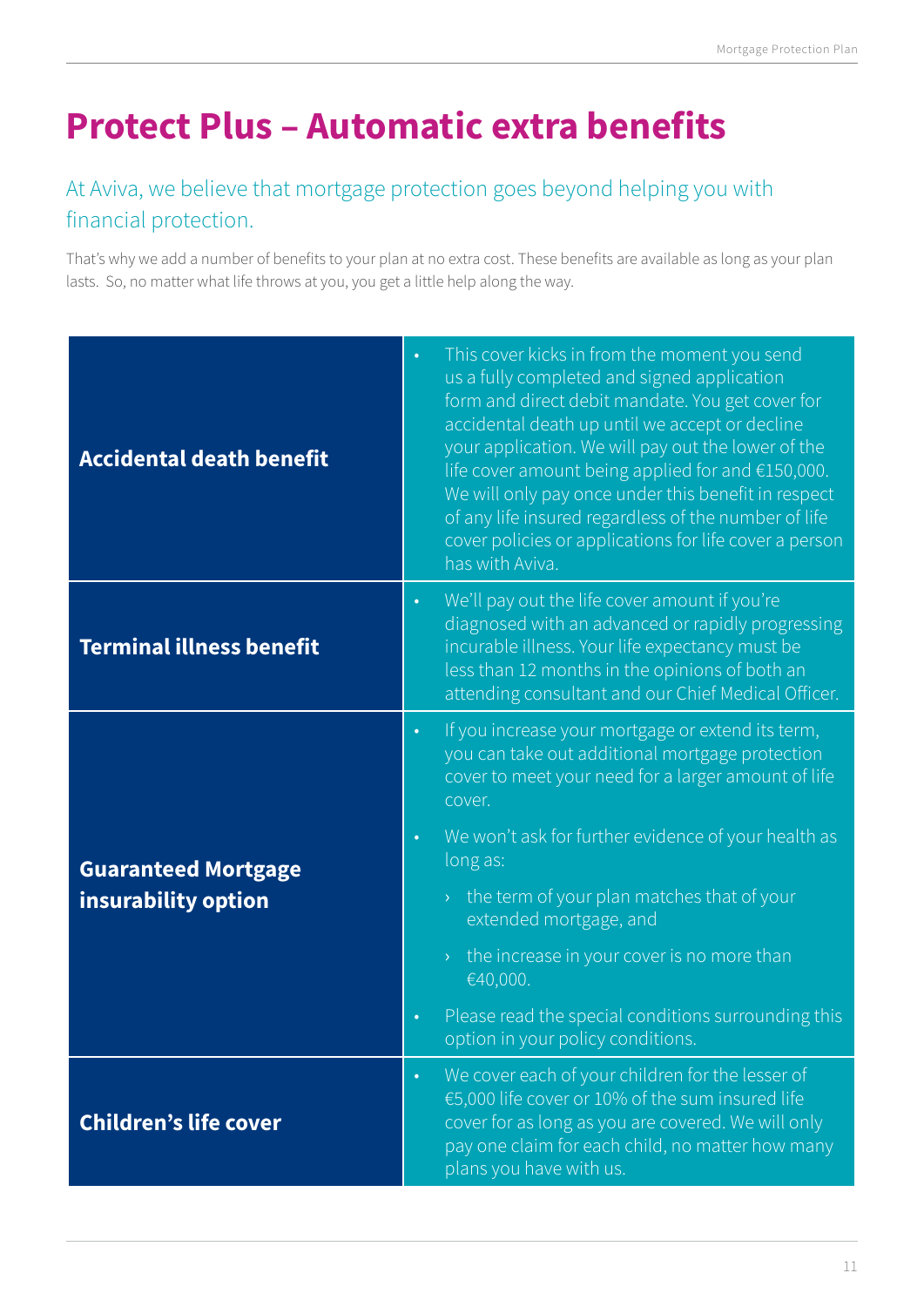## **And you also get benefits exclusive to Aviva…**

As part of your mortgage protection plan, we also give you several benefits unique to Aviva – and you don't pay a penny extra for them.

### **Best Doctors**® **Second Medical Opinion**

Being diagnosed with a serious illness is emotionally overwhelming for most people. If it happens you, you'll have a lot of questions.

- **• What happens now?**
- **• Is the diagnosis correct?**
- **• What's the treatment?**
- **• How can I be sure it's right?**

At Aviva, we know you need answers when you're faced with a medical problem.

That's why we give you access to the Best Doctors Second Medical Opinion service at any time during your policy – right from the first day of cover. And, as we already mentioned, you don't pay anything more for this service.

#### What does Best Doctors do?

Best Doctors provides independent and objective medical information, advice and recommendations from leading medical experts. It helps make sure your diagnosis is accurate and you're aware of the most appropriate treatment options available.

The information is completely confidential and goes directly to you. Best Doctors supports your treating doctors, it doesn't replace them. We encourage you to share the findings of your expert medical review with your own GP and/or treating consultant(s) and decide together the best course of action.

You can even use the service for conditions diagnosed before you took out your Aviva plan.

Does Best Doctors Second Medical Opinion service only cover me? No, it also covers your:

- **• spouse or partner**
- **children up to the age of 18 (or 23 if in full-time education)**
- **• parents**
- **• spouse's or partner's parents.**

#### How do I get access to Best Doctors Second Medical Opinion service?

Call the confidential Member Care Centre on **1800 882 342** at any time of the day or night, seven days a week.

Once you've called us, we'll give you a dedicated case manager to look after your claim.



Best Doctors Second Medical Opinion is not a regulated financial service.

Aviva Life & Pensions Ireland does not guarantee the on-going availability of the Best Doctors - Second Medical Opinion Benefit to its policyholders and may, at its sole discretion, withdraw access to the service at a month's notice. If we withdraw it, we'll write to notify policyholders at least 31 days in advance of its removal.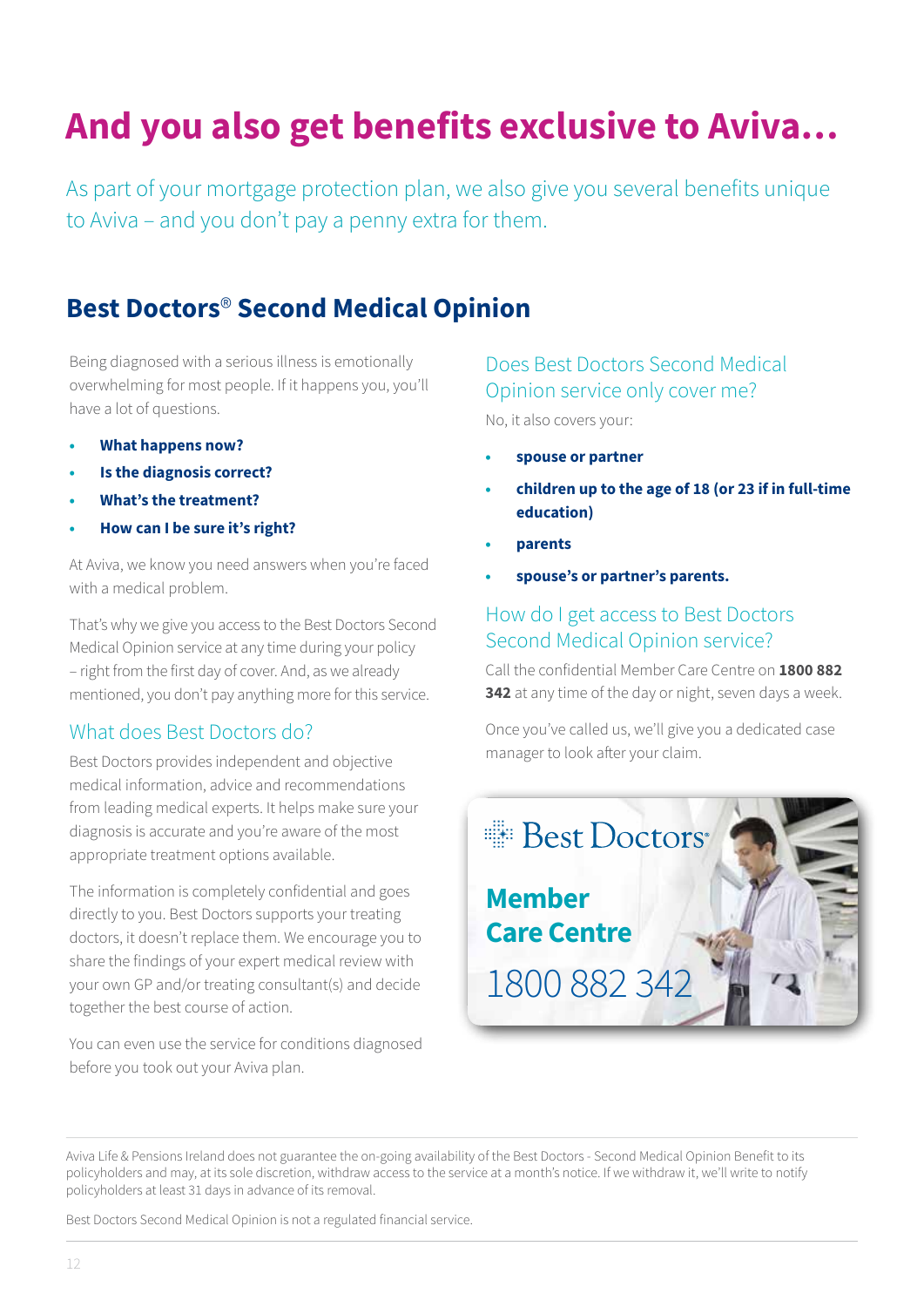### **Aviva Family Care**

Aviva Family Care is a counselling and support service provided by Workplace Options. Each of our protection policies includes access to short-term counselling and carer support information services

This means that when you take out a protection policy with us, you can relax, safe in the knowledge that we'll be there for you and your family when it really matters.

#### What does Aviva Family Care offer?

Workplace Options is an organisation offering faceto-face or telephone based short-term counselling for you and your family. It helps with mental wellness issues such as bereavement, work-related stress and relationship breakdown.

When you get in touch, you'll have an initial telephone assessment session with a qualified clinician. This will help the service understand what type of support you need and whether short-term counselling is right for you. If it is, the clinician will agree clear goals with you. After that, the service will match you with a face-to-face counsellor who is qualified to meet your needs.

#### Does Aviva Family Care only cover me?

No, it also covers your:

- **• spouse or partner**
- **dependent children over the age of 18**
- **• your parents**

#### How do I get access to Aviva Family Care?

Call the confidential line on **1800 490 390** at any time of the day or night, seven days a week.

You'll be able to discuss the help you need with a qualified clinician.



Aviva Life & Pensions Ireland does not guarantee the on-going availability of the Aviva Family Care Benefit (Workplace Options Counselling services) to its policyholders and may, at its sole discretion, withdraw access to the service at a month's notice. If we withdraw it, we'll write to notify policyholders at least 31 days in advance of its removal.

Workplace Options Counselling and Carer Support Service (who provide the Aviva Family Care Benefit) is not a regulated financial service.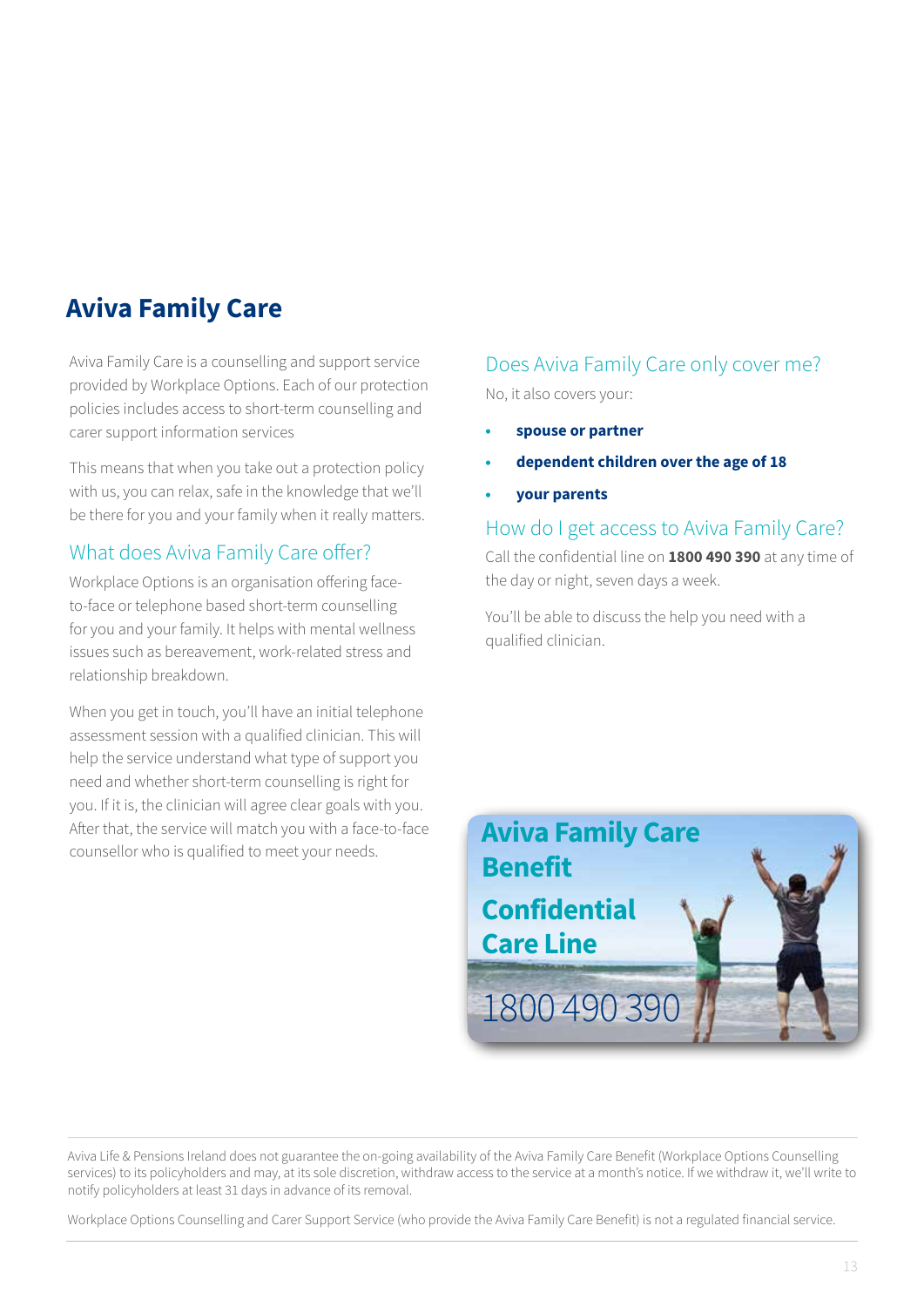## **Our claims experience**

At Aviva, we pride ourselves on our sensitive and personal approach to claims management. We make sure we pay valid claims as promptly as possible. Honesty, openness and integrity are vital to our claims handling principles and procedures.

When managing claims, we apply several principles and procedures to make sure our process is fast, efficient and fair for everyone. These include:

- **personal handling of every claim from the first moment of contact**
- **encouraging you to tell us about a claim as soon as possible, so we can make quick decisions**
- **making sure you thoroughly understand your policy benefits and our claims process**
- **resolving any disputes professionally and fairly through our dispute procedures and our participation in the Statutory Ombudsman Scheme.**

Because our claims assessors have extensive experience in listening to claimants' questions and issues, we involve them in the design of our products. This means we should meet your expectations both for the cover we offer and the service we give you if you need to claim. It all helps ease the worry and stress of what can be a very difficult time for you.

We all know that when you're ill, even simple things can seem difficult. Our Health Claims team are on hand to help you fill in the application form and explain our claims procedure in more detail. Once we receive your claim form, we'll assign a claims assessor to look at and manage your claim from start to finish.

#### How to contact us

If you find you need to talk to someone in our claims team, please call our helpline on **1890 882 019**.

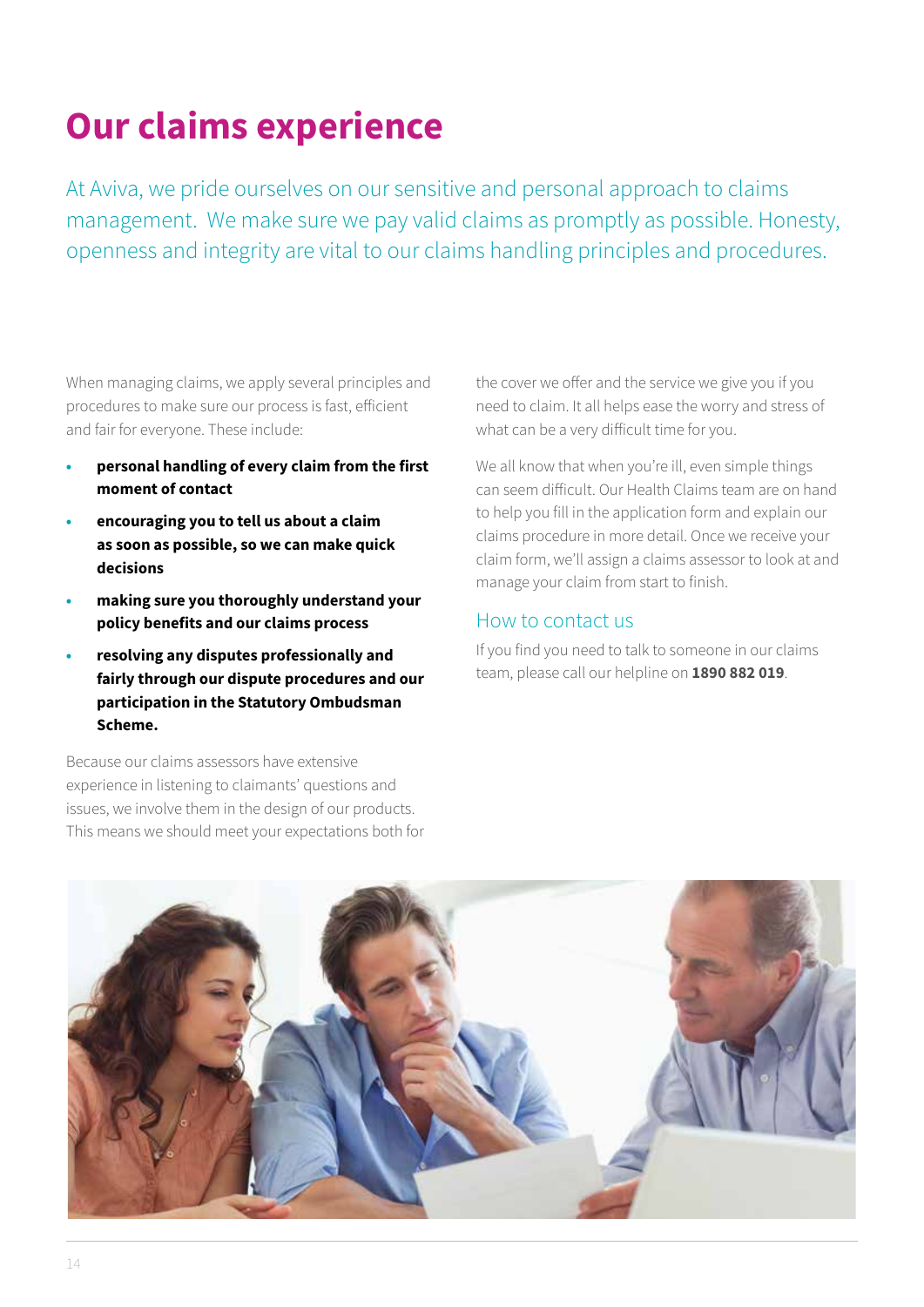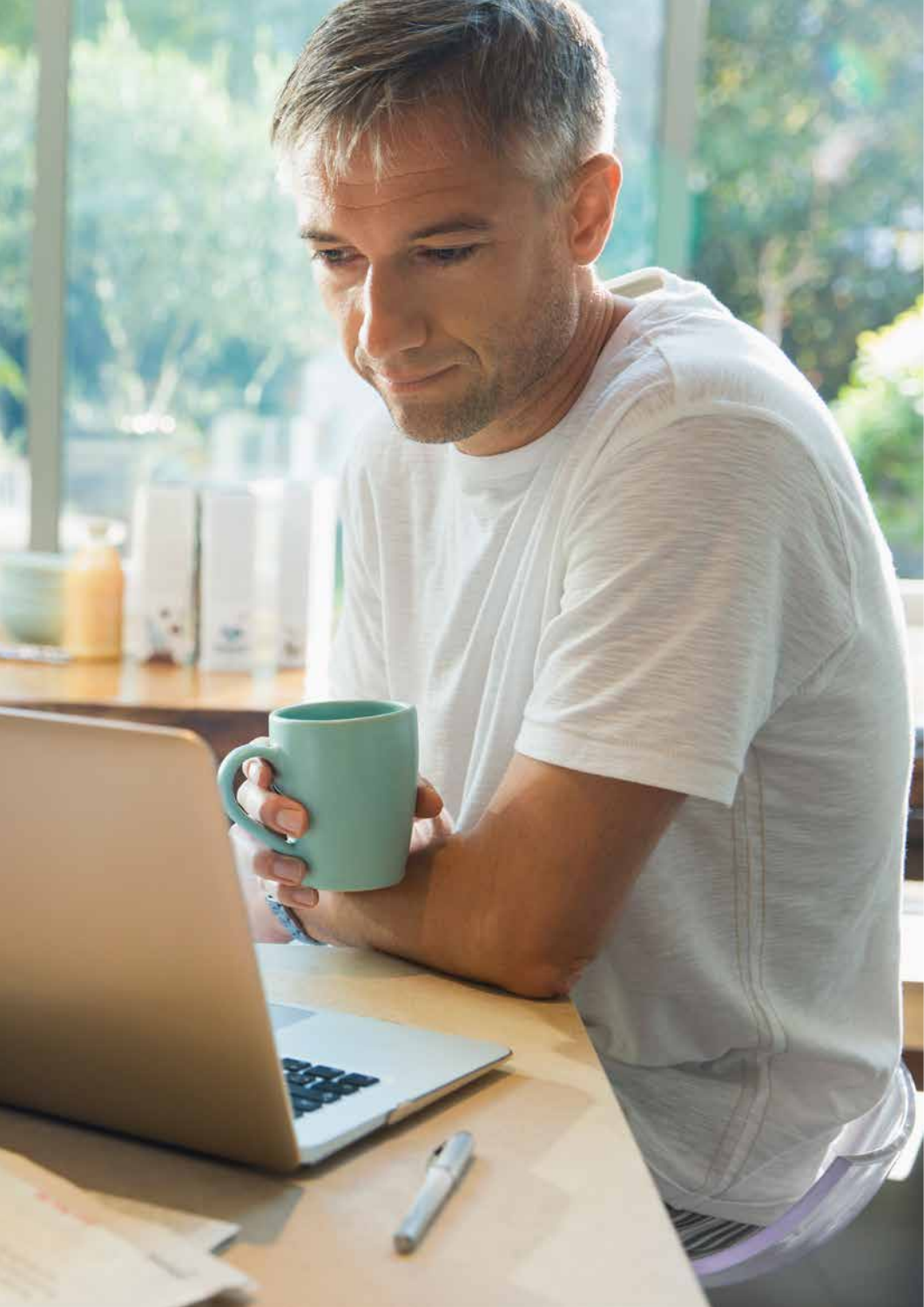## **Key Product Information**

### Who is eligible?

You can apply for Mortgage Protection Cover if you are aged between 18 and 74 (please see the table below for full details). You will need to complete an application form, giving us full details of your state of health – and it is possible that we may ask you to undergo a medical examination (at Aviva's expense).

|                                                       | Age next birthday<br>at entry | Age next birthday<br>at cessation | Term     |
|-------------------------------------------------------|-------------------------------|-----------------------------------|----------|
| Minimum - Life cover (level)                          | 19                            | 21                                | 2 years  |
| Minimum - Life cover with Acc Specified Illness cover | 19                            | 24                                | 5 years  |
| Maximum – Life cover                                  | 75                            | 90                                | 40 years |
| Maximum - Life cover with Acc Specified illness cover | 70                            | 75                                | 40 years |

#### Premium payments

Premiums can be paid monthly or annually in advance by direct debit only. If you then wish to change from paying monthly to paying yearly – or vice versa – you may do so on any anniversary date. All premiums should be paid promptly – although we will allow up to 30 days of grace to cover the late payment of a premium. If a premium is delayed any longer, the plan will lapse and your cover will stop. If you do not claim during the period of cover, the plan will expire and no benefit will be payable. If you stop paying the premiums early, your cover will stop and the plan will have no cash-in value.

#### Minimum premium

The minimum premium is €10 per month or €120 per year for single and joint life cover.

#### Assigning your plan

As your plan is an integral part of your mortgage arrangement with a bank or another lender, the plan may be assigned to this third party. Any changes to the policy while your mortgage remains in force must be approved by your mortgage lender.

#### Reinstatement

If your Mortgage Protection Cover lapses, you may reinstate it at any time within the following 6 months.

This reinstatement will be subject to you providing us with satisfactory evidence of your ongoing good health – and paying all the outstanding premiums, plus any late payment charge that may apply at that time.

#### Early repayment

If you pay off your mortgage early, you may stop the plan immediately – you need to notify us that you wish to do so. However, you may prefer to leave your plan in force, to provide additional security for your family. Your Mortgage Protection Cover does not acquire a cash-in value at any time.

#### Guaranteed Mortgage Insurability Option

If you increase your mortgage or extend the term of it (but not beyond your 70th birthday) you may take out an additional Mortgage Protection cover policy to meet your increased need for life assurance. The new plan will be for life assurance only, specified illness cover cannot be included. We'll set up a Mortgage Protection Cover policy for your additional cover and you'll pay an additional premium for this.

No further evidence of your good health will be required to take this option. This is provided the term of the policy matches that of your extended mortgage and any increase is not more than €40,000. However, if it is lower than €40,000, then any increase cannot be any greater than the original level of cover. Alternatively, if it is lower than €40,000 the increase in the amount of cover required must equal the amount of mortgage top-up taken.

The premiums payable for this increase will be calculated based on your age, smoker status and on the rates applying at the time. However, the availability of this option is subject to certain conditions. For example, your original policy must have been issued on standard terms.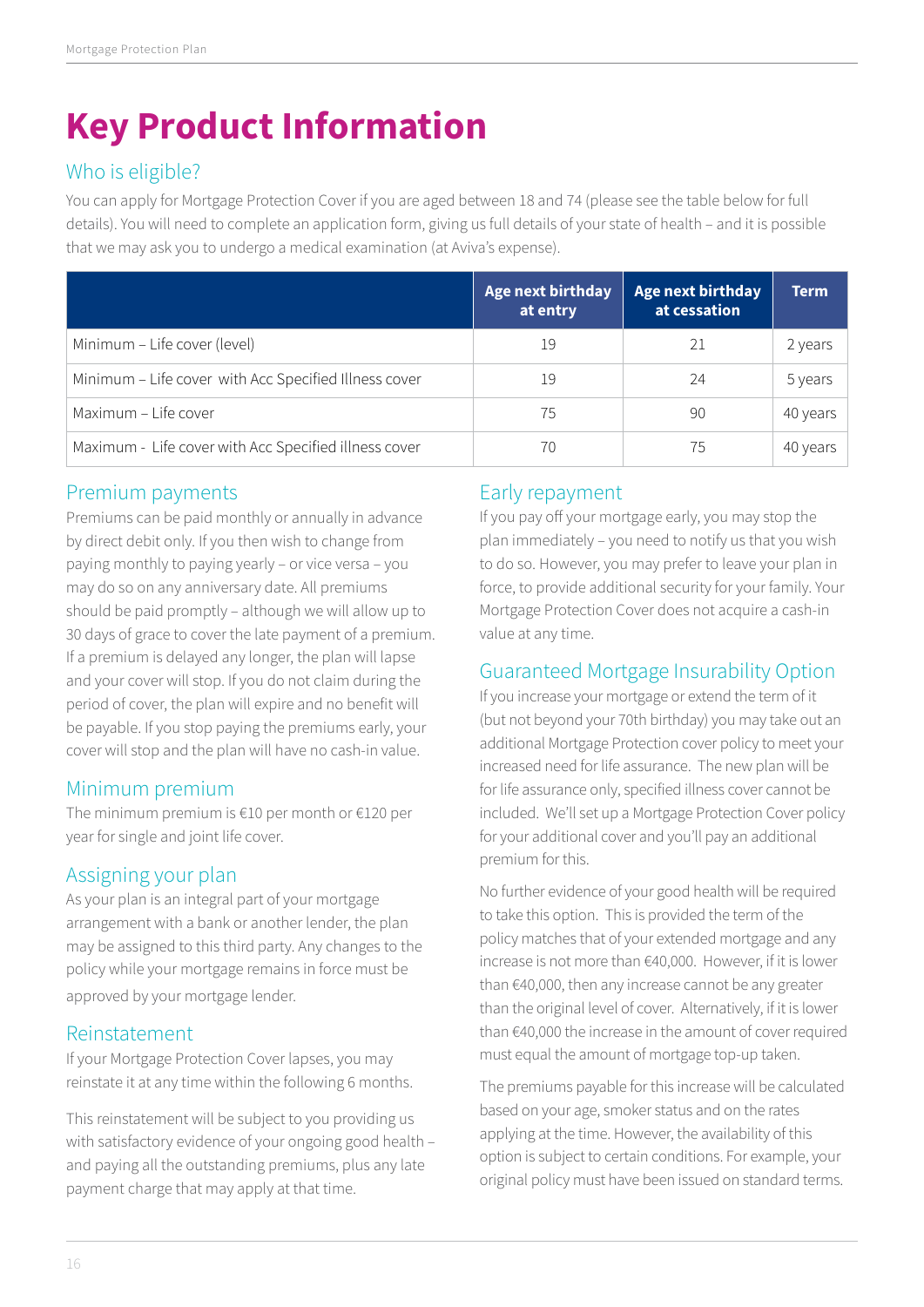#### Territorial limits (Only applies to plans with Specified Illness Cover)

A claim for a specified illness will be invalid if you are resident outside of the European Union, Western Europe (Andorra, Channel Islands, Gibraltar, Iceland, Isle of Man, Liechtenstein, Monaco, Norway, San Marino, Switzerland and the United Kingdom), Australia, Canada, Hong Kong, New Zealand, Singapore, South Africa, United Arab Emirates and/or United States of America, for more than 13 weeks in the 12 consecutive calendar months immediately preceding a claim.

#### Exclusions applying to specified illness and terminal illness benefits

We will not pay any Specified Illness benefits or Terminal Illness benefits, where the disability or illness is caused by intentional self-inflicted injury, failure to follow reasonable medical advice or by alcohol, solvent or drug abuse. Specified Illness benefits or Terminal Illness benefits will also be excluded if they are caused by war or civil war; wilful participation in acts of violence; flying other than as a passenger on a recognised airline; participating in a dangerous pastime or pursuit; or any breach of the criminal law. The exclusions are described more fully in your policy document.

#### Accidental death benefit

We will provide you with free accidental death cover while your application is being considered. Accidental death means a death occurring before age 65 and within 12 months of an accident due to accidental bodily injury arising solely and directly from external violent, visible and accidental causes, totally independent of any physical or mental illness or infirmity.

Your accidental death cover will start on the day we receive your fully completed application and continue until the earliest of three dates:

- 1. the end of 3 month, or
- 2. the date that the cover provided by your plan comes into effect, or
- 3. the date you are informed that your application has not been accepted at ordinary rates.

Should death occur within 12 months of an accident that occurred while Accidental Death benefit was in place, the full amount of life assurance cover for which you have applied will be paid out, up to a maximum of €150,000. In the case of a joint plan this immediate cover benefit will be payable on "first death" basis. This means that, whichever one of you dies first, the benefit will be paid to the survivor. If the plan has been effected on a dual life basis, then the immediate cover benefit will be payable on the death of each life. We will only pay once under Accidental Death Benefit in respect of any life insured regardless of the number of policies or applications for life cover a person has with Aviva.

Accidental Death Benefit will not be paid if death is caused directly or indirectly by any of the following: self inflicted injury including suicide or attempted suicide; engaging in a hazardous pursuit; war (whether declared or not, riot or civil commotion); taking alcohol or drugs (unless they are prescribed by a registered doctor in the Republic or Ireland); committing, attempting or provoking an assault or criminal offence; taking part or attempting to take part in any aerial flight other than as a fare paying passenger on a licensed airline; death in a country outside the EU, Channel Islands, Gibraltar, Isle of Man or the United Kingdom; engaging in a hazardous occupation; an assault on the covered person which is not reported to the police; disease, bodily or mental infirmity or surgical treatment of these or where the covered person acts against medical advice.

Notification of death must be received by Aviva Life & Pensions Ireland DAC at our registered office, Aviva Life & Pensions Ireland DAC, One Park Place, Hatch Street, Dublin 2, DO2 E651 within 12 months of the date of death.

#### Joint Life premiums

If one of the life insured for Life Cover or Accelerated Specified Illness Cover under a joint life plan claims a death benefit or full payment specified illness benefit under the plan, the policy will cease.

#### Dual Life premiums

If one of the life insured for Life Cover or Accelerated Specified Illness cover under a dual life plan claims a benefit under the plan, that benefit in respect of the claimant will stop and reduced premiums will apply for any remaining benefit. Premiums for the second life insured's cover will continue to be payable.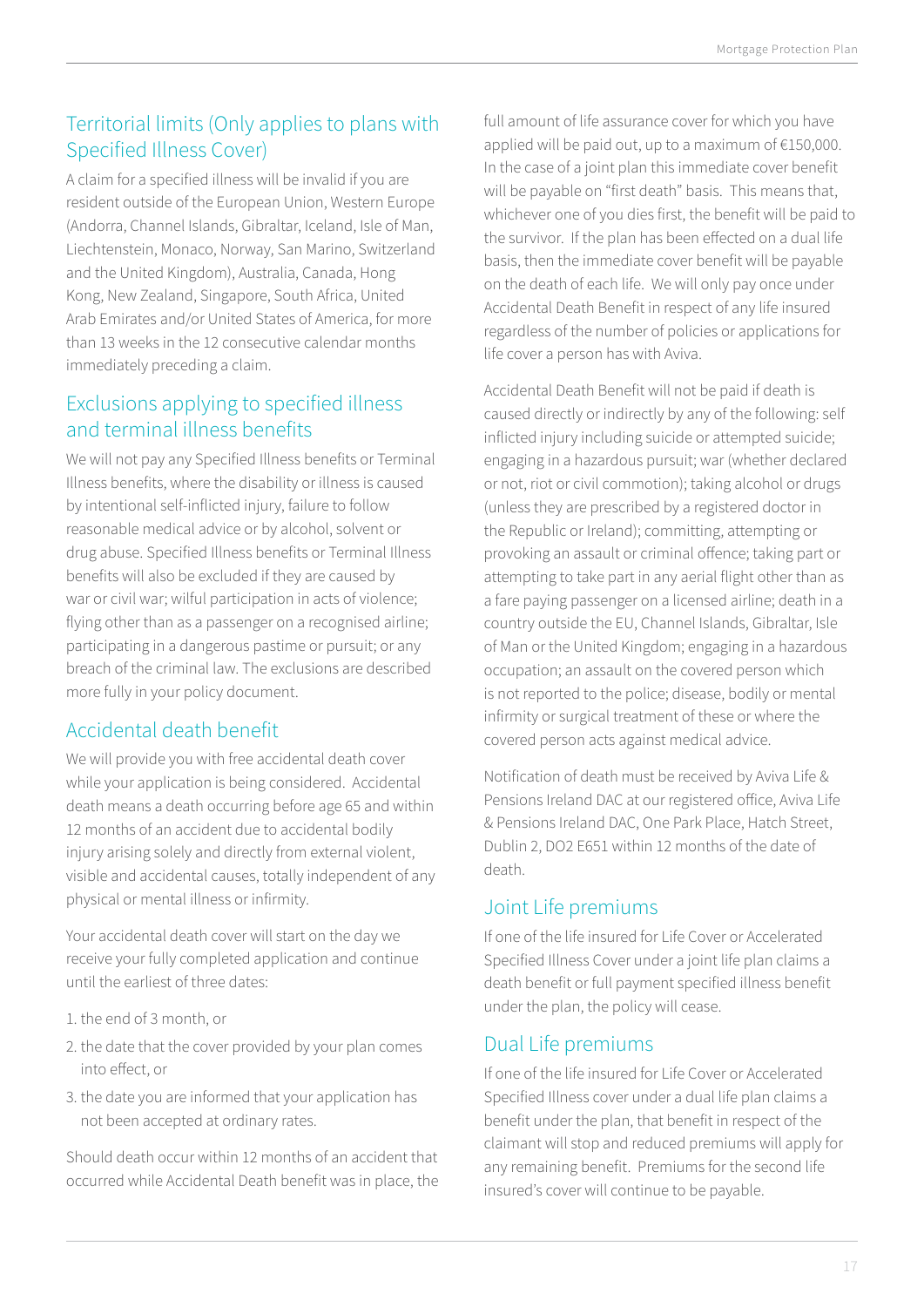## **Other Exclusions & Restrictions**

Some additional exclusions and restrictions may apply to this plan and both the automatic and optional benefits attached to it. These are outlined in detail in your Policy Conditions.

## **Key Contacts**

### If you have any questions about your Mortgage Protection policy, you should contact your Financial Broker or our customer service team:

| In writing                              | By phone      | By email      | Web          |
|-----------------------------------------|---------------|---------------|--------------|
| Customer Experience Department,         | 1890 64 64 64 | csc@aviva.com | www.aviva.je |
| Aviva Life & Pensions Ireland,          |               |               |              |
| One Park Place, Hatch Street, Dublin 2. |               |               |              |
|                                         |               |               |              |

To enable Aviva to assess the quality and consistency of its customer service, phone calls to and from our office may be recorded for training and verification purposes.



## **A commitment to quality service**

Aviva Life & Pensions Ireland is committed to providing the highest possible standards of customer service. However, if you are ever unhappy with any aspect of our service, do please let us know. We take all complaints very seriously and will aim to put things right as quickly as possible.

If you wish to complain about any aspect of the service you have received, please contact our branch, Aviva Life & Pensions Ireland, One Park Place, Hatch Street, Dublin 2. If your complaint is not dealt with to your satisfaction, you may complain to:

#### **Financial Services and Pensions Ombudsman**

Address: 3rd Floor, Lincoln House, Lincoln Place, Dublin 2 Lo-call: +353 1 5677000 E-mail: info@fspo.ie Website: www.fspo.ie

Full details of the remit of the Financial Services and Pensions Ombudsman can be obtained directly from their office.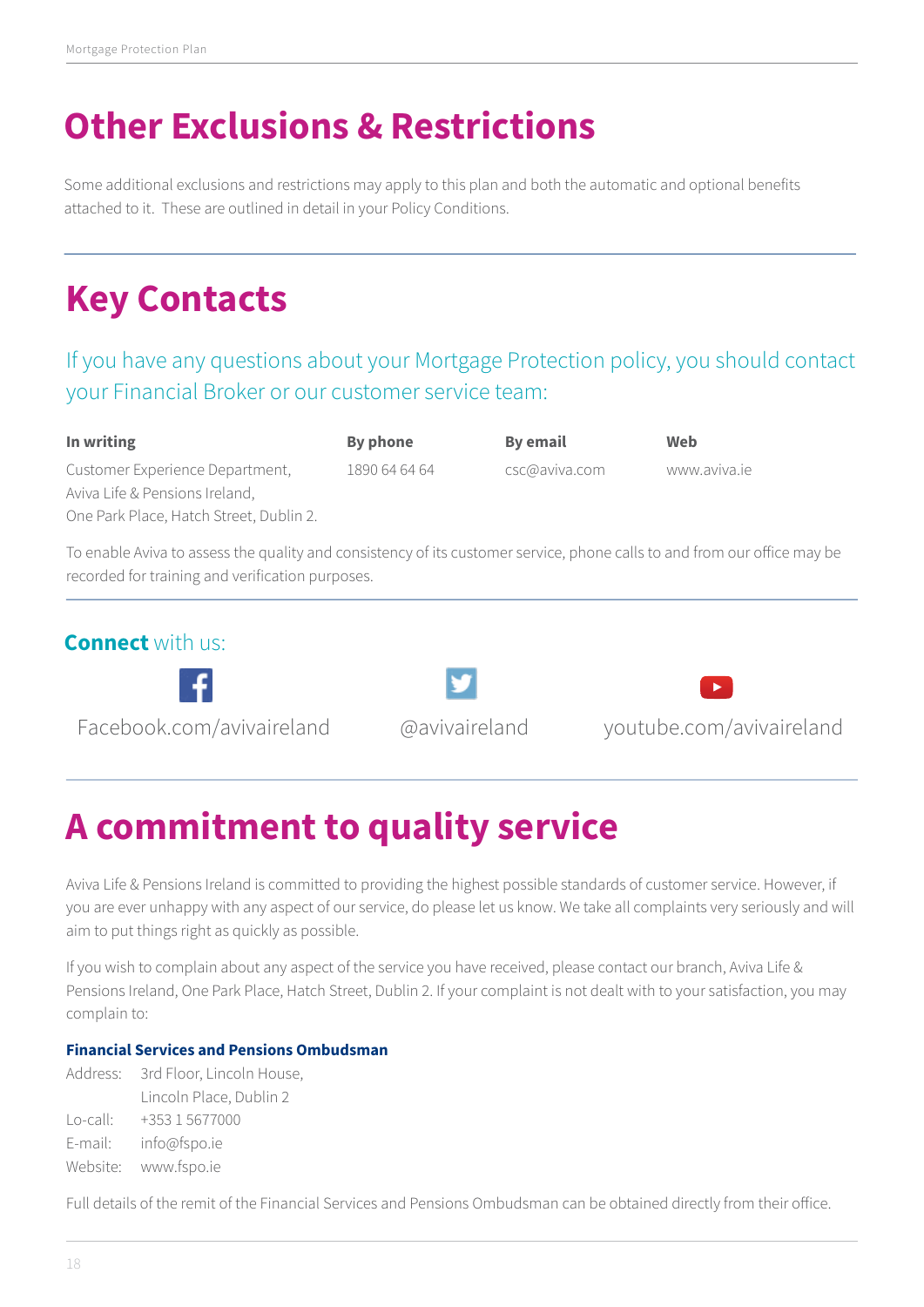This brochure has been produced by Aviva Life & Pensions Ireland. Great care has been taken to ensure the accuracy of the information it contains. However, the company cannot accept responsibility for its interpretation, nor does it provide legal or tax advice. This brochure is based on Aviva's understanding of current law, tax and Revenue practice at October 2019. This brochure is not a legal document and should there be any conflict between the brochure and the policy document, the latter will prevail.